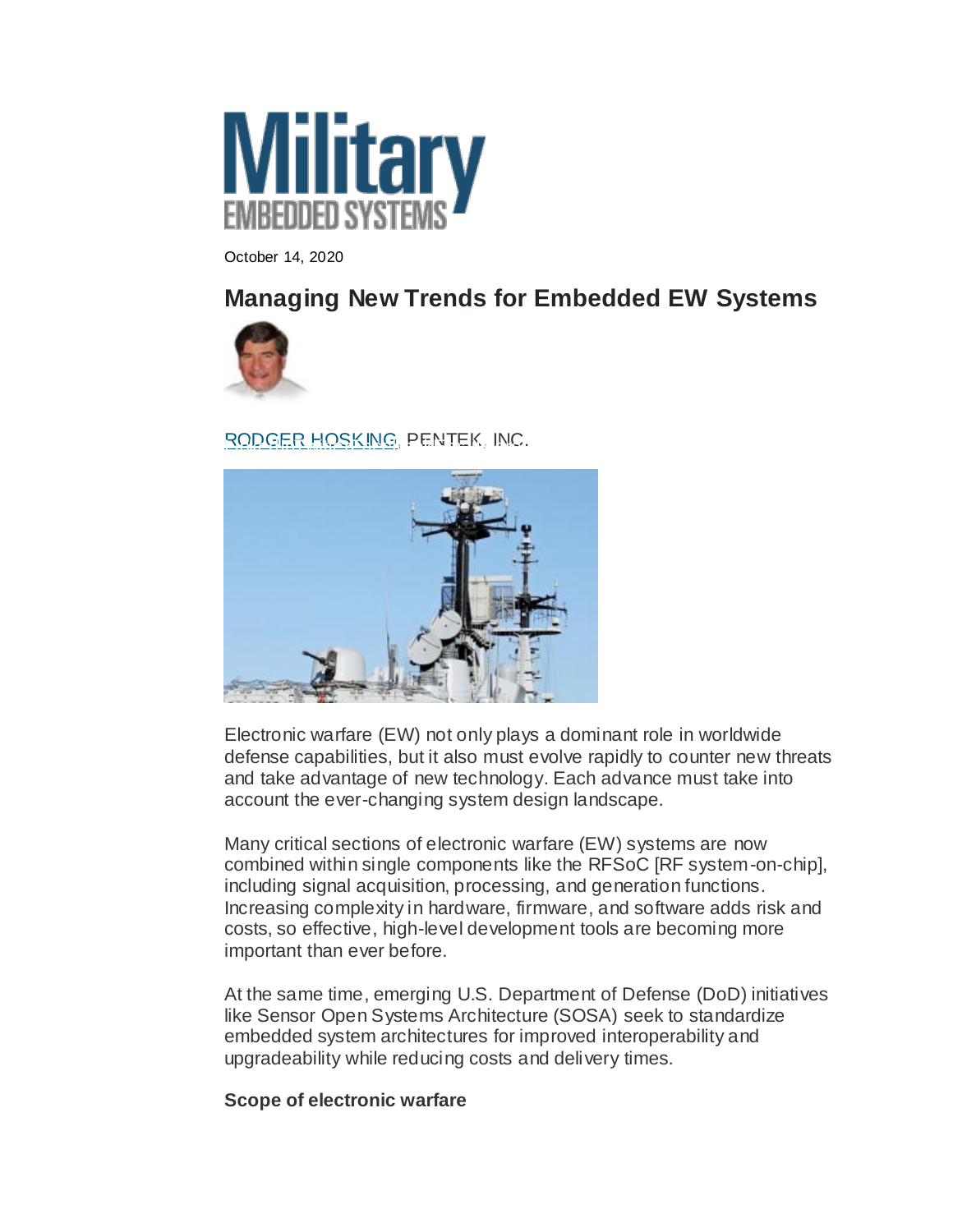EW has evolved to become a dominant military force, often overshadowing the importance of traditional weapons, manpower, and transport systems. EW encompasses an incredibly diverse range of specific military capabilities, each one focusing on widely different aspects of exploiting the electromagnetic spectrum to gain advantage over the enemy. EW signals extend across nearly a dozen orders of magnitude of both frequency and power levels, using a vast array of different platforms for each application.

Deployed EW systems can be found everywhere, including land, air, sea, underwater, and space. They often use the same increasingly congested slices of the spectrum as nonmilitary radio activities including those used for commercial, entertainment, government, consumer, municipal, emergency, and transportation purposes. Indeed, our electromagnetic spectrum is a finite resource that is carefully controlled, highly congested – and therefore, heavily exploited – by advanced technology to make the most of it.

EW is roughly divided into three major sectors. Electronic attack (EA) includes classic offensive goals to disrupt, deny, degrade, destroy or deceive. Electronic protection (EP) seeks to thwart the effectiveness of EA. Electronic support (ES) harvests the extensive wealth of signal information of all types to improve decision making and strategies.

### **EW challenges and strategies**

Radar represents a major segment of EW, rich with aspects of attack, protection, and support. Under development for nearly a century, radar technology provides critical support for virtually all military platforms. Jamming is one form of electronic attack used to destroy, disable or degrade radar receivers, blinding them to enemy assets. Jamming – originally using brute force, high-power broadband transmitters – has now become extremely sophisticated with highly directed frequency- and pulse-adaptive signals. This structure makes it harder to locate and disable the jamming source.

For electronic protection, clever radar transponders in aircraft can generate artificial reflected signals carefully crafted to simulate multiple targets and can transmit false location, bearing, speed, and target crosssection information. Short reaction times to synthesize these deceptive signals are vital for air-to-air combat, because of close proximities.

After nearly 25 years, network-centric warfare has evolved rapidly to embrace network technology as a fast, reliable mesh of information links among all warfighting elements. By carefully acquiring signals from radar, communication, electro-optical, and other sensors, and feeding those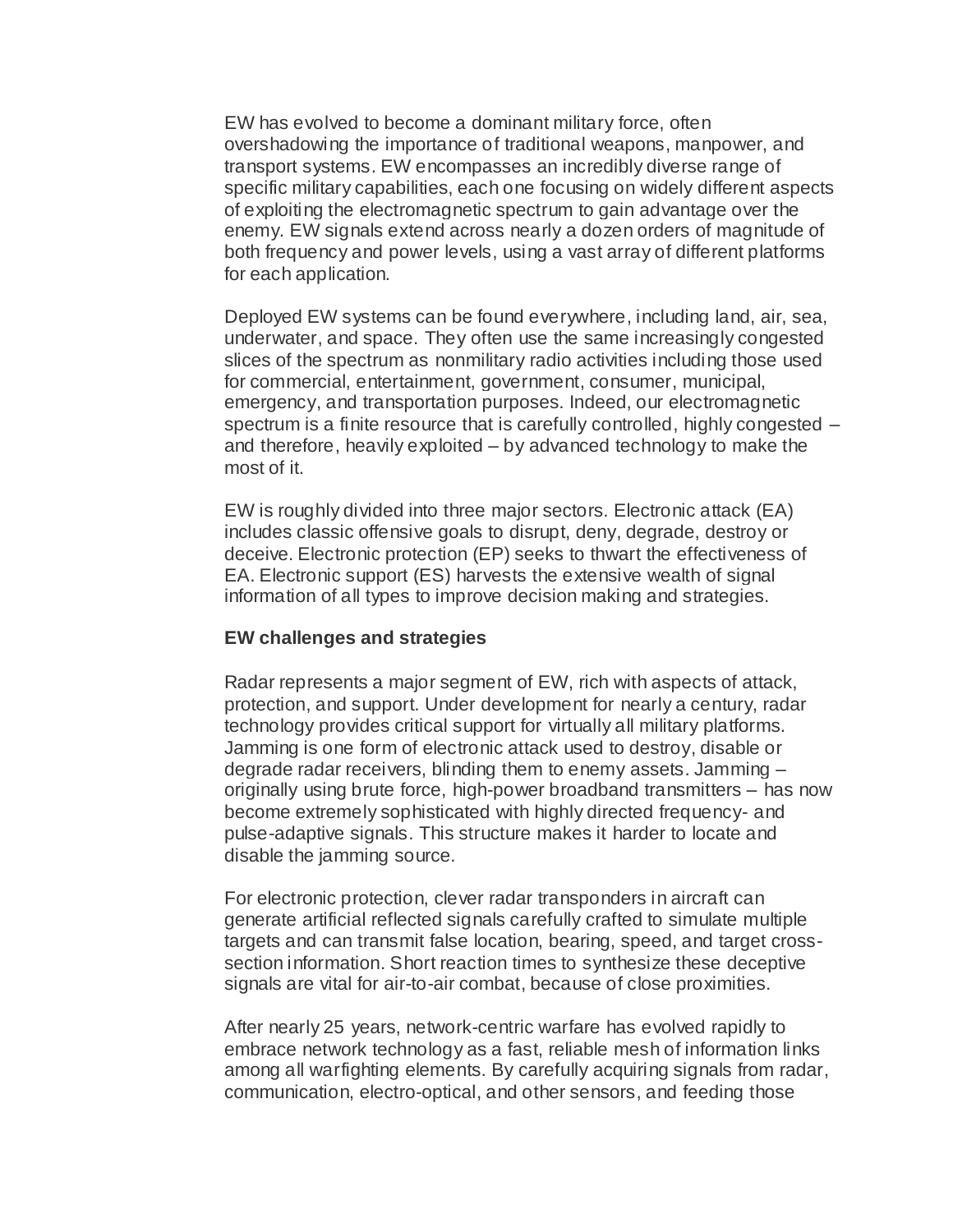digitized streams to signal processing elements, algorithms can produce real-time representations of the battlefield for tactical and strategic decisions. Such electronic-support functions are now greatly enhanced with artificial intelligence (AI) and machine learning technologies. Resulting orders containing precise information for the next course of action, carefully tailored for each asset, are distributed quickly across the battlefield network to men and equipment.

These examples illustrate how EW functions for EA, EP, and ES are often highly integrated and interactive within the same platform. All of these operations increasingly rely upon advanced antennas, including phased array designs, and sophisticated signal processing techniques like beamforming, modulation/demodulation, AI, multidimensional algorithms, spread-spectrum techniques, cryptography, adaptive radio, and cognitive radio.

Nevertheless, any single implementation of these strategies will eventually become less effective as new countermeasures are deployed. This selfsustaining cycle is the engine of EW, which virtually guarantees on-going military funding and incentives for new development.

### **New technologies for EW**

To advance EW objectives, several critical technologies are required. Many EW signals now occupy wider bandwidths, not only to simply accommodate higher information rates, but also to support spreadspectrum modulation schemes to improve channel reliability and resiliency against jamming. Another contributor is frequency-hopping, in which RF carrier frequencies are rapidly changed during transmission in a predetermined pseudo-random pattern known only to the receiving device.

This increase in signal bandwidth means wideband analog front-end RF and intermediate/IF circuits, higher sampling rates for the data converters, and increased data rates for digitized signal interface links. Perhaps the biggest effect is the major impact on the workload for digital signal processing engines, which must now implement AI and other advanced, compute-intensive algorithms.

Phased-array antennas are linear or two-dimensional planar arrays of elements, each one capable of applying independent phase shifts to a common transmit or receive signal. By precisely controlling each phase shift to achieve constructive interference, the antenna can be highly directional, both for receive and transmit. Unlike traditional dish antennas, by applying a new set of phase shifts, phased arrays can be instantly steered to a new direction with no moving parts. Additional signal processing allows simultaneous tracking of multiple targets.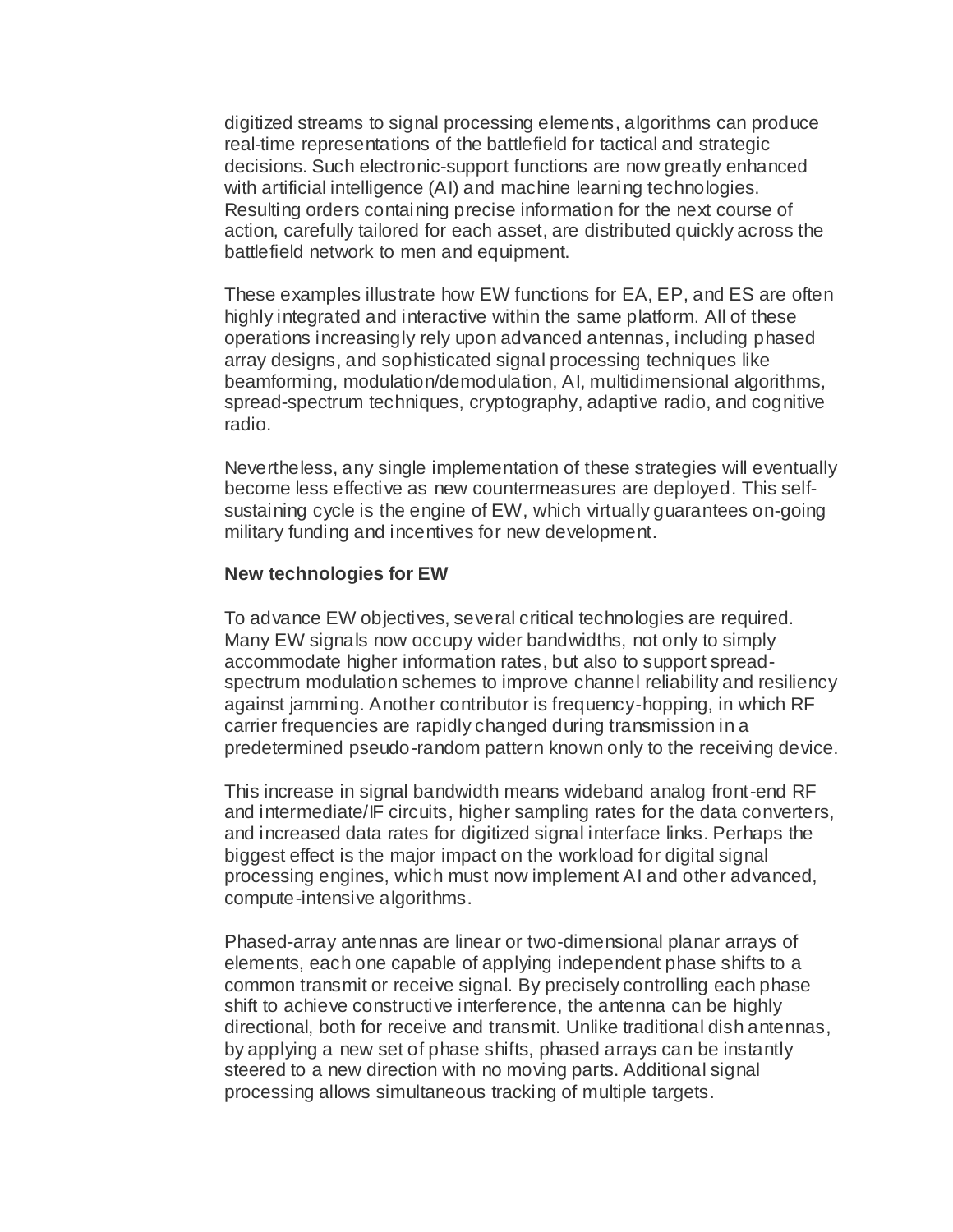Phased arrays are particularly appropriate for airborne and UAV radars where they can be installed on a hull surface and quickly adapt to threats and targets without the bulky mechanical structures required for a directional dish. But the agility and reliability of phased arrays makes them increasingly popular for ground- and maritime-based radars as well, especially for fire-control systems and countermeasures.

All of these important benefits incur some complexity and cost. Each element of the phased array requires independent phase-shifts (weights). Originally done with analog circuitry, now this is performed on the digitized signals using DSP because of improved precision and speed. Thus, each element in a transceiver array requires its own analog-to-digital converter (ADC) and digital-to-analog converter (DAC), plus its own DSP engine.

To make this more manageable, the RFSoC was introduced by Xilinx in 2018. Based on its UltraScale+ FPGA [field-programmable gate array] Zynq architecture, the RFSoC includes eight ADCs sampling at 4 GS/sec and eight DACs sampling at 6.4 GS/sec. These are connected directly to the Zynq FPGA fabric, eliminating the power, connections, complexity, and latencies of external interfaces to discrete data converters. An onboard, multicore ARM processor acts as a system controller with control/status I/O, and two 100 GbE interfaces connect the RFSoC to external devices supporting 24 GB/sec data transfers in both directions. (Figure 1.)



[Figure 1 | Xilinx's Zynq UltraScale+ RFSoC device combines all critical components of EW sub-system including eight RF ADCs and DACs, highspeed Ethernet and PCIe, DDR4 SDRAM interfaces, and multi-core ARM processors.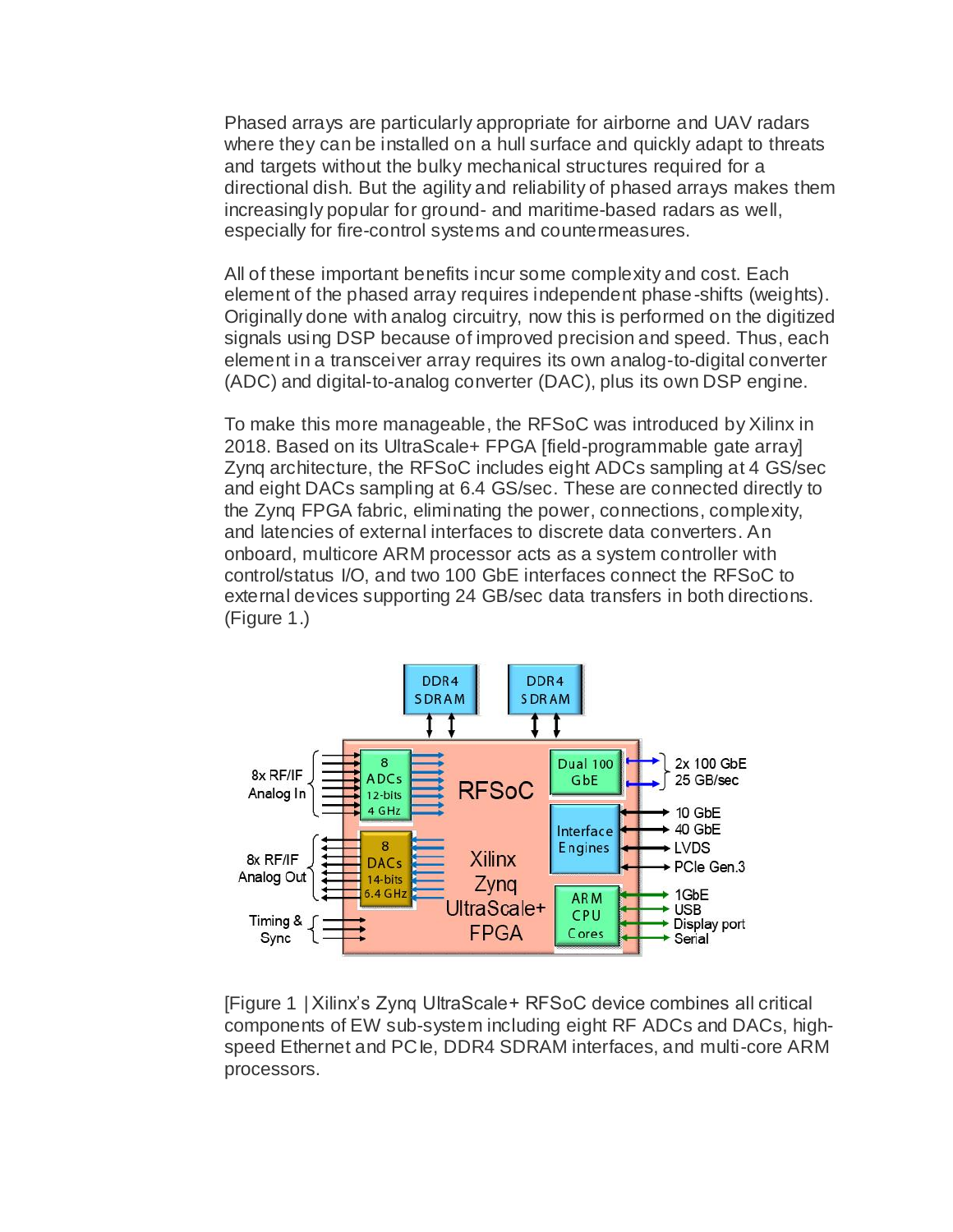Introduced for commercial 5G wireless markets, the RFSoC nicely integrates the key support functions for eight elements of a phased-array antenna, and is small enough to fit right behind the phased-array panel to reduce cumbersome cabling. By harvesting new technology like RFSoC from commercial markets for military applications, defense vendors are dramatically shrinking size, weight, power, and cost (SWaP-C), especially critical for air vehicles and small EW countermeasure systems.

Because RFSoC offers a complete software radio subsystem on a chip, it opens open a wealth of new military uses previously impractical with earlier technology. These include small standalone monitoring stations, more capable robots, smarter munitions, and portable adaptive radios that can dynamically change operational frequencies to avoid crowded bands or countermeasures.

#### **New development tools for EW**

Emerging EW threats and strategies now require answering technologies like exploitation of advanced vector processing, configurable hardware for sensor interfaces, AI, neural networks, machine learning, and scalar processing for analysis and decision-making. Each of these disciplines currently requires specific processing hardware and specialists who are capable of programming them. Even if each section is fully operational, integrating these diverse resources into a tightly coupled, functional system is daunting.

Some new initiatives offer a promising path forward: Xilinx recently announced its Versal ACAP [adaptive compute acceleration platform] family of hardware devices and supporting development tools. Different members of the family provide different blends of three major resources: scalar processors (CPUs), vector processors (GPUs, DSPs) and adaptable logic (FPGAs). One even offers RF ADCs and DACs, similar to the RFSoC and therefore highly appropriate for embedded EW. Onboard, high-bandwidth memory and flexible memory structures eliminates the need for external devices.

To interconnect these resources, ACAP includes an extremely wideband network-on-chip that offers a uniform interface and protocol to simplify system integration.

Versal development tools target high-level design entry from frameworks, models, C language, and register-transfer level (RTL) coding. Users can create a custom development environment to suit their project needs and programming preferences.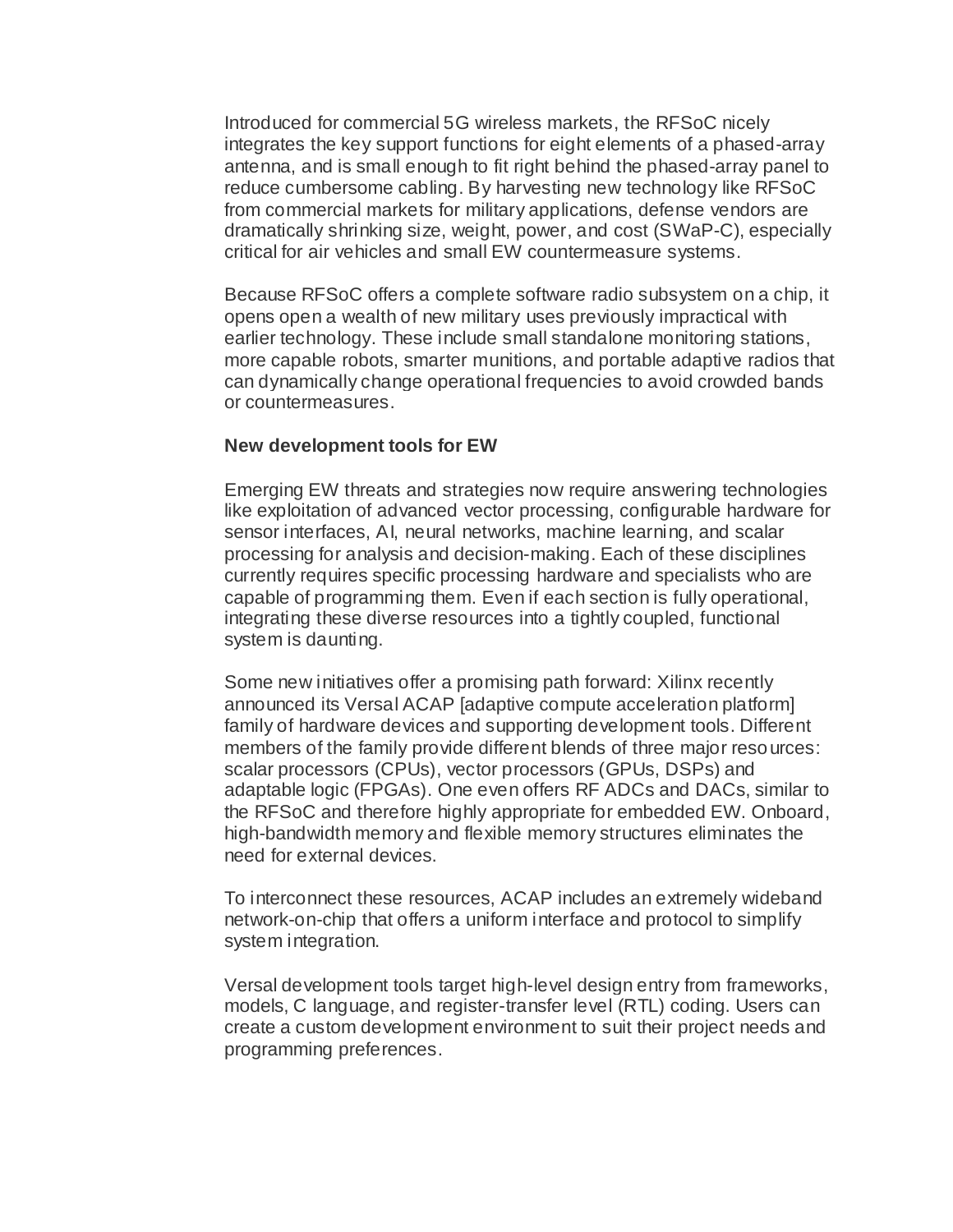Other hardware/software platforms will evolve to help speed EW development tasks to help overcome high complexity and extreme performance requirements.

## **SOSA: A new embedded open standard for EW**

In May 2013, the U.S. Department of Defense (DoD) issued a milestone memo mandating that all acquisition activity must incorporate DoD Open Systems Architecture (OSA) principles and practices defined in evolving open standards for well-defined modular hardware and software components. The objectives include multivendor sourcing, reusability for quick-reaction needs, and easier upgrades to new technology, which reduces development risks and ensures significantly longer operational life cycles.

In response, each of the three primary U.S. service branches (Army, Navy, and Air Force), began developing standards that embraced OSA principles to meet future procurement needs of deployed systems for their respective services. Five years later, it was apparent that the three services had many common elements; this realization inspired the formation of the Sensor Open Systems Architecture (SOSA) Consortium to unify these initiatives. (Figure 2.)



[Figure 2 | Open Systems Architecture initiatives developed independently by the three U.S. DoD services share common elements that are now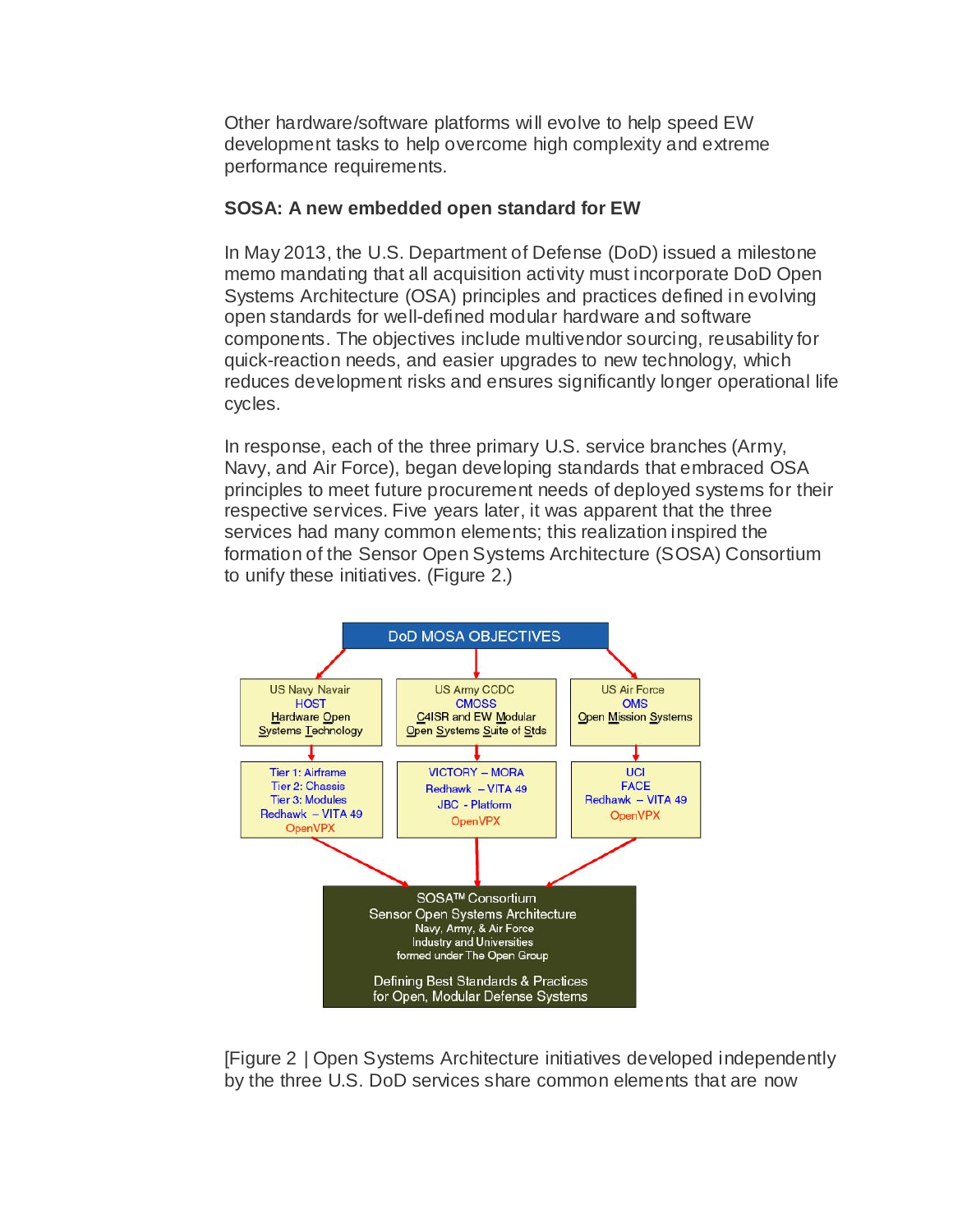consolidated under the Open Group SOSA Initiative for open embedded system acquisition requirements.]

SOSA adopts the most appropriate subsets of existing open standards to form a multipurpose backbone of building blocks for current and future embedded systems for radar, electro-optical/infrared (EO/IR), signals intelligence (SIGINT), EW, and communications. SOSA contributing members are U.S. government organizations including the U.S. DoD, Army, Navy, and Air Force, as well as key representatives from industry and universities.

A major SOSA product is the Technical Standard, which draws primarily from OpenVPX and other related VITA standards, plus emerging extensions for new technologies, topologies, and environmental requirements. Under intensive development for several years, the Technical Standard Snapshot 3 was released in July 2020 for review and amendment prior to the first full release at version 1.0, expected in early 2021.

Dozens of vendors are now offering "SOSA-aligned" products that are well poised to become "SOSA certified" after third-party certification to the final standard once released. (Figure 3.)



[Figure 3 | Pentek Model 5550 SOSA-aligned 3U VPX RFSoC processor card with the QuartzXM module on its conduction-cooled carrier, and dual VITA 67.3 rear-panel connectors for 20 RF coaxial cables and dual 100 GbE optical cables.]